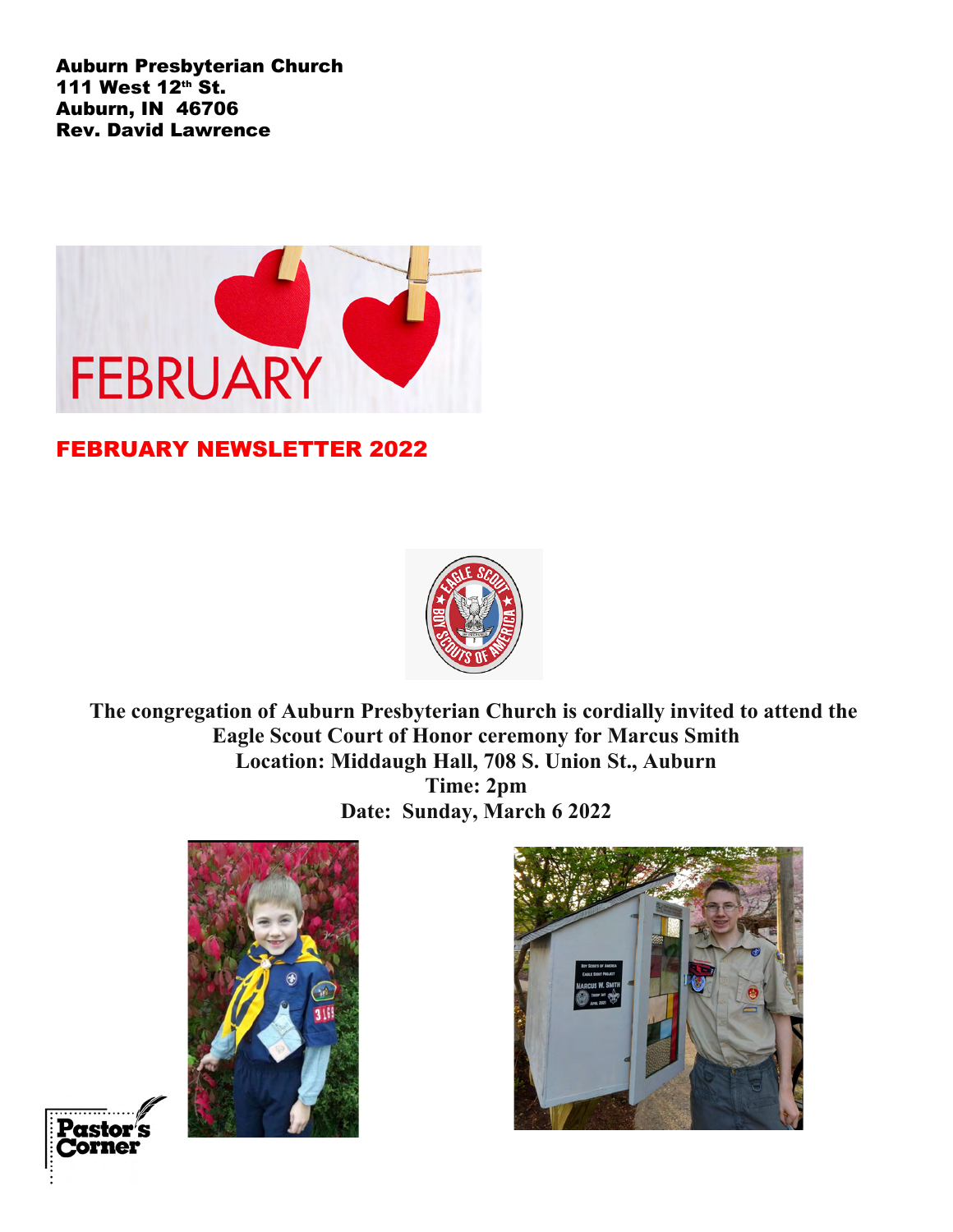Brothers and Sisters—

For about the last two years I have led the practice of Scripture, reflection, and prayer. I do this on FaceBook and email it to those who don't mess around with FaceBook. Yes, this is a shameless plug to invite others to this practice, but there is a little more to it.

The Scripture we read today was a psalm. We read a portion of Psalm 71 and that Scripture is just stuck in my head and heart. Take a look! What caught my attention was the first three verses. God is called a refuge, a rock, and a fortress. The psalm describes a God who not only rescues and saves us, but a God who provides sanctuary and safety. That is an image of God that I find particularly meaningful lately.

Life can be hard. It challenges all of us in a variety of ways. And then there's the pandemic on top of everything else! So not only is life hard, it's exhausting, too. I know we all feel that way, caught up in the pandemic and dealing with life without some of the resources we relied upon. The way forward isn't clear so we can only make tentative decisions, take tentative steps. Even the simplest things become overwhelming. Maybe that's why Psalm 71 spoke to me today.

We all have a lot of skills and strengths. We fight back against those forces that try to dominate us. Most of the time we do a pretty good job holding our own in the battle that is life. Most of the time we manage to take care of business. But there are some times…

Sometimes all the garbage that gets piled up just seems like too much. People start getting on our last nerve and it's all we can do to keep a civil tongue in our head. If we're going to be honest, we've all had days or even weeks when we want to scream "Enough"! And it's those times that we turn to Psalm 71.

The psalmist knows. She knows life is hard and sometimes gets the best of us. We should always keep God's face before us, but it's especially in those hard times that we need to remember God is our rock. Our faith provides a safe harbor that assures us the storms of life won't swamp our boat. The psalmist is aware we all need a refuge, a place we can go where we're protected from the worst life can throw at us.

God is our rock and our redeemer, Our ever-present hope in times of trouble. When life seems too much, retreat to the sanctuary of prayer and peace in the safety of God.

Shalom, Pastor David